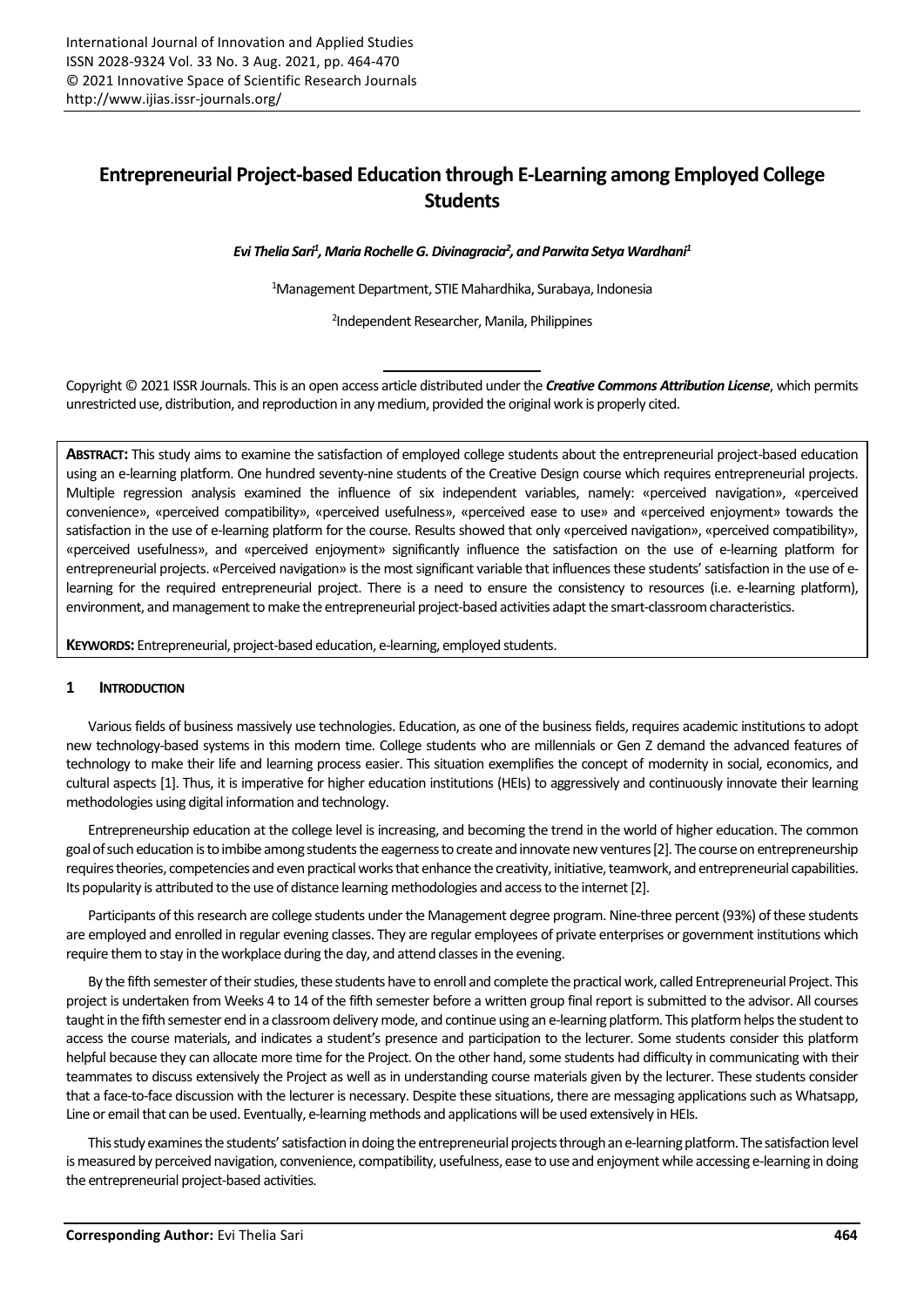#### **2 LITERATURE REVIEW**

#### **2.1 MOBILE LEARNING AND E-LEARNING**

M-Learning is a form of e-learning in terms of the mobile devices usage, such as smartphones, tablets and other devices instead of personal desk-top computers that are used to deliver and receive the learning contents[3]. E-learning is defined as a set of application and process using the web. It is a computer-based learning, conducted in virtual classroom and supports the digital collaboration [4]. Although mobile learning is very common these days, it has limitations such as complicated interface, consumption on gadget memory and battery life, and potential low internet connection that is annoying the learning process[5].

This study used the measurement of the constructs raised by Cheng with some adjustments to the research inquiry, research questions and the situation of research objects with the usage of structural equation modelling while this study used multiple regression analysis[3]. This study also adapted the seven constructs in Cheng's study, namely: navigation, convenience, compatibility, and perceived-usefulness, perceived-ease of use, perceived enjoyment and intention to use. Perceived navigation, convenience, compatibility, usefulness, ease of use and perceived enjoyment are independent variables and satisfaction is the dependent variable. Cheng's construct of intention to use was merged as an indicator of satisfaction.

Navigation refers to the self-directed movement process with greater control from users to search and retrieve information [3]. In this study, the navigation is indicated by how the users are directed to all learning environments, ways to explore and move in the learning environment, and get the learning materials from this learning mode. Convenience is defined as the media used by the users that are easier for them to save their time and effort to access the learning process[3]. It consists of how the users are comfortable to use the e-learning and to learn something. It also indicates how e-learning helps the users to study whenever and wherever they are.

Because the users are required to access the material and be directed to a learning environment in various ways, compatibility is necessary. Compatibility is the consistency of innovation to users' values and experience [3]. In this study, this variable was measured by the compatibility of the users' learning aspect, way to learn something, and the learning style. Perceived usefulness in Cheng's study was not an independent variable. It is defined as how the users perceive that a learning method is useful for the entrepreneurship learning process being employed students[3]. It is measured in terms of how the users perceive that e-learning increases the effectiveness of their study, the possibility to control their learning process, and the usefulness to their learning process. On the other hand, ease of usage is perceived by the users in terms of their efforts to access the e-learning during the students' entrepreneurship learning semester either mentally and technically. Enjoyment is also the perceived variables based on the navigation, convenience and compatibility, however in this study, perceived enjoyment is defined as how the users enjoy using e-learning in their semester full of entrepreneurial projects[3].

### **2.2 ENTREPRENEURIAL PROJECT-BASED**

Degree programs in college require teamwork, hard work, initiatives, good knowledge, and focus on entrepreneurial projects. While entrepreneurship is important in enhancing the welfare of the society, courses on entrepreneurship cannot be solely taught conventionally in the classroom. Its application and practice are necessary to prepare and improve the students' capabilities and competencies prior to venturing into the real world of business. Furthermore, mobile learning is a potential to a student's access to education and its learning materials [5].

### **2.3 ENTREPRENEURSHIP EDUCATION**

An entrepreneur is defined as a person who is able to see and evaluate the opportunities in the business. The entrepreneur needs to apply mathematics, economics and behavioral sciences, and eventually, link them to the business process [6]. In entrepreneurship education, experiential learning is needed in which the teacher and student reveal the relationship as subject narrator and listener. In the modern era where millennials live, experiential e-learning is another option to disseminate information about the courses and degree programs that can enhance and nurture the entrepreneurial competencies of students[6].

### **2.4 EMPLOYED STUDENTS**

Employed students can be much stressed because they have to strive with the working hours and maintain a GPA while studying [7]. Thus, the ability of an academic institution to determine the preferences for class schedule and learning methods perceived by these students are deemed necessary. Nevertheless, it is important to consider that students who are employed should be measured differently than other students who do not need to work during their study periods[8].

### **3 RESEARCH METHODOLOGY**

The population of the study consists of 400 regular Management class students who are on their fifth semester and are required to take the Entrepreneurial Project course within the semester. This Project course comprises all courses taught in the respective semester, namely: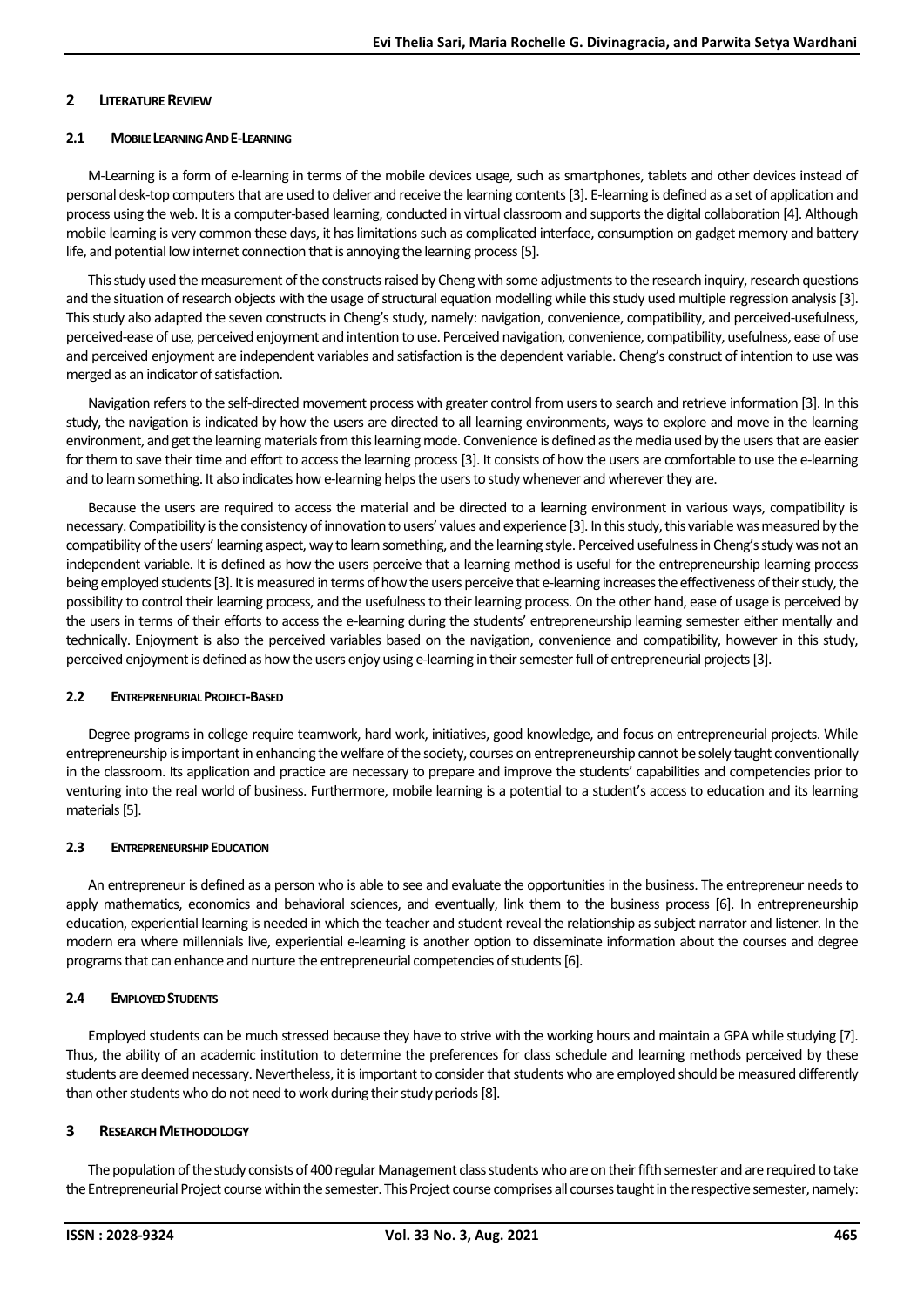(1) Entrepreneurship,(2) Salesmanship,(3) Management Information Systems,(4) Business Feasibility Study,(5) Performance Management System, and (6) Creative Design. However, only 179 students were purposively selected for the study. These respondents came from three classes of the Creative Design course, which has the largest number of enrollees, and is a new course offered in the respective semester. They are also employed in several companies in the city of Surabaya.

Multiple regression analysis was used to examine the perceived effects of "navigation, " "convenience, " "compatibility, " "usefulness, " "ease of use, " and "enjoyment" to the "satisfaction" in using mobile learning during their Entrepreneurial Project course. This study adapted Cheng's six constructs, namely: (1) navigation, (2) convenience, (3) compatibility, (4) usefulness, (5) ease of use, (6) enjoyment, as independent variables. These variables were measured using 21 statement-items. On the other hand, Cheng's construct of intention to use was included in the dependent variable, "satisfaction" (Table 1) [3].

Perceived navigation is measured by how the users are directed to and move in a learning environment, ways to explore, and get the learning materials from this learning mode. Perceived convenience is indicated by how the users are comfortable to the use of e-learning to learn something whenever and wherever they are. Because the users are required to access the learning materials and be directed to a learning environment in various ways, compatibility is necessary. This variable is measured by the consistency in the users' learning aspects and learning style. Perceived usefulness is defined as how a learning method is perceived useful in the entrepreneurship learning process given that these students have full-time work. Perceived ease of usage is measured in terms of users' effort to access the e-learning modules during the entrepreneurship learning semester, either mentally or technically. Perceived enjoyment is defined as how the users enjoy elearning in their entrepreneurial projects.

The dependent variable, "satisfaction" included Cheng's construct of "intention to use." Ten statement-items measured satisfaction (Table 1) in terms of eagerness to use e-learning in other processes, cost-saving, easier collaboration, self-study, easier teamwork in the entrepreneurial project, increase in learning motivation, and appropriateness of e-learning during the semester's learning process.

| No. | Item                                                                                   | Code               | Remark                                         |
|-----|----------------------------------------------------------------------------------------|--------------------|------------------------------------------------|
| 1   | am directed to all learning environment when using e-learning.                         | NAVIG_1            | Adapted from [3]                               |
| 2   | E-Learning helps me to explore learning environment in various ways.                   | NAVIG <sub>2</sub> | Adapted from [3]                               |
| 3   | Using e-learning helps me to move more in learning environment.                        | NAVIG <sub>3</sub> | Adapted from [3]                               |
| 4   | get learning materials from -learning.                                                 | NAVIG_4            | Adapted from [3]                               |
| 5   | Using e-learning is comfortable for me.                                                | CONVEN 1           | Adapted from [3]                               |
| 6   | I think using e-learning is comfortable way to study.                                  | CONVEN_2           | Adapted from [3]                               |
| 7   | E-learning helps me to study whenever I want.                                          | CONVEN 3           | Adapted from [3]                               |
| 8   | E-learning helps me to study wherever I want.                                          | CONVEN 4           | Adapted from [3]                               |
| 9   | E-learning can be fit to my learning aspects.                                          | COMPAT_1           | Adapted from [3]                               |
| 10  | E-learning is matched to study method I want.                                          | COMPAT 2           | Adapted from [3]                               |
| 11  | E-learning is matched to my learning style.                                            | COMPAT 3           | Adapted from [3]                               |
| 12  | E-learning increases learning effectiveness.                                           | USEFUL 1           | Adapted from [3]                               |
| 13  | E-learning gives possibility for me to control my learning process.                    | USEFUL 2           | Adapted from [3]                               |
| 14  | E-learning is useful for my learning process in this semester.                         | USEFUL 3           | Adapted from [3]                               |
| 15  | It is easy for me to interact with e-learning with simple mentally effort.             | EASE 1             | Adapted from [3]                               |
| 16  | It is easy to understand the interaction with e-learning.                              | EASE 2             | Adapted from [3]                               |
| 17  | E-learning is easy to use.                                                             | EASE 3             | Adapted from [3]                               |
| 18  | I enjoy e-learning.                                                                    | ENJOY 1            | Adapted from [3]                               |
| 19  | I enjoy the actual process using e-learning                                            | ENJOY 2            | Adapted from [3]                               |
| 20  | I like using e-learning.                                                               | ENJOY 3            | Adapted from [3]                               |
| 21  | I enjoy e-learning so I will use it again in the future.                               | ENJOY_4            | Adapted from [3]                               |
| 22  | I will use e-learning more frequent in the future.                                     | SAT 1              | Adapted from [3], 'Intention to use' construct |
| 23  | I will continue using e-learning in the future.                                        | SAT <sub>2</sub>   | Adapted from [3], 'Intention to use' construct |
| 24  | I can save transport cost by using e-learning.                                         | SAT <sub>3</sub>   | Author                                         |
| 25  | Collaboration with other students is easy by using e-learning.                         | SAT 4              | Author                                         |
| 26  | Self-study using e-learning is very interesting.                                       | SAT <sub>5</sub>   | Author                                         |
| 27  | Entrepreneurial project team work is easier by using e-learning                        | SAT 6              | Author                                         |
| 28  | e-learning increases my motivation to study during this semester                       | SAT 7              | Author                                         |
| 29  | e-learning is suitable for this semester                                               | SAT_8              | Author                                         |
| 30  | e-learning makes me easier to do the entrepreneurial project.                          | SAT_9              | Author                                         |
| 31  | e-learning makes me easier to get learning material to do the entrepreneurial project. | <b>SAT 10</b>      | Author                                         |

#### *Table 1. Questionnaire*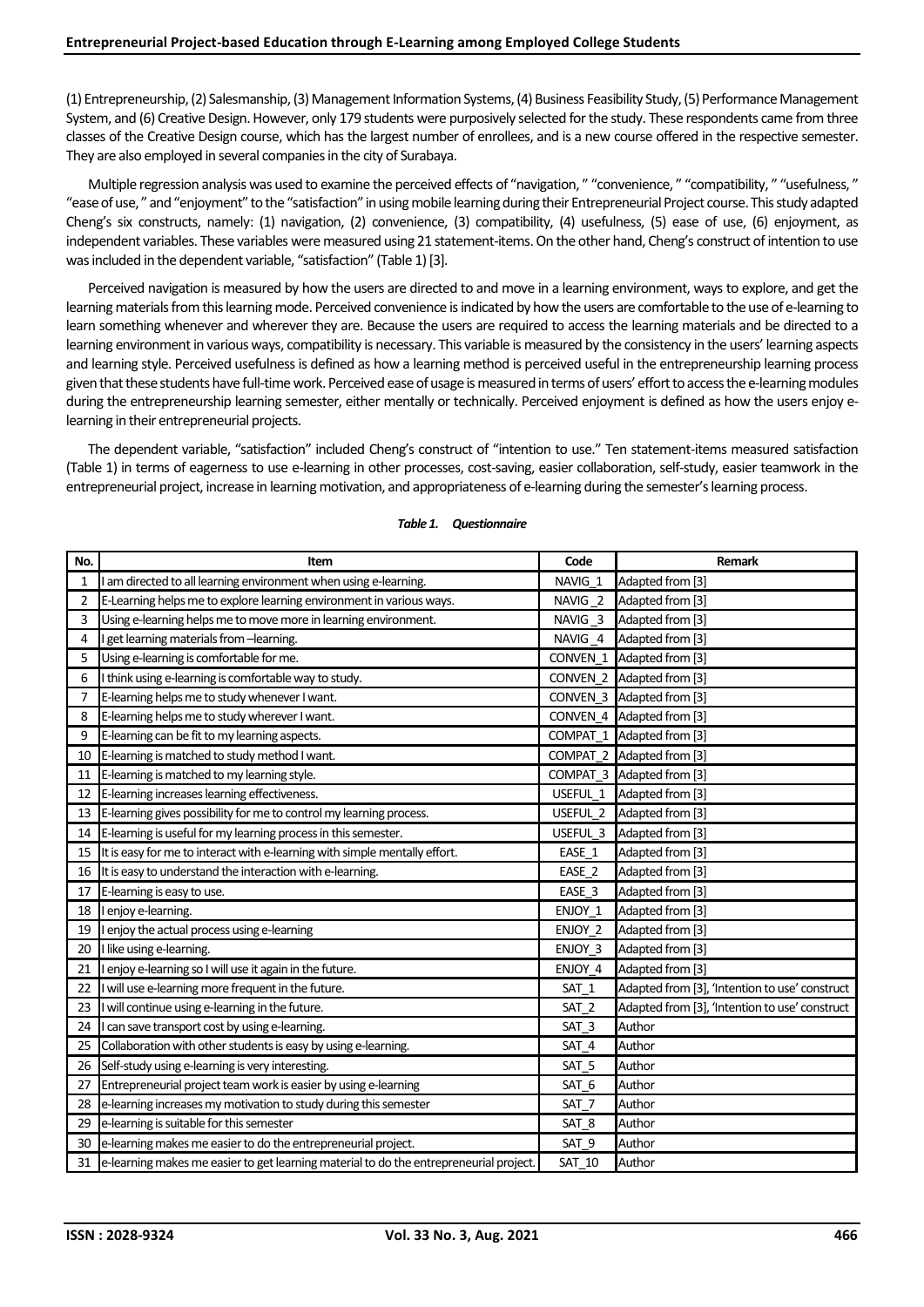### **4 RESULTS AND DISCUSSION**

One hundred seventy-nine employed college students comprising of 78 male and 101 female students participated in this study. Table 2 provides the mean response ratings for each item-statement (Table 1). Students rated each item-statement as either "strongly disagree" (1), "disagree" (2), "neutral" (3), "agree" (4) and "strongly agree" (5).

| Item                | <b>Mean Response Rating</b> | Remark | Item             | <b>Mean Response Rating</b> | Remark |
|---------------------|-----------------------------|--------|------------------|-----------------------------|--------|
| NAVIG_1             | 3.55                        | medium | EASE 3           | 4.02                        | high   |
| NAVIG <sub>2</sub>  | 3.68                        | high   | ENJOY 1          | 3.70                        | high   |
| NAVIG <sub>_3</sub> | 3.48                        | medium | ENJOY 2          | 3.54                        | medium |
| NAVIG 4             | 3.97                        | high   | ENJOY 3          | 3.59                        | medium |
| CONVEN 1            | 3.66                        | high   | ENJOY 4          | 3.36                        | medium |
| CONVEN <sub>2</sub> | 3.46                        | medium | $SAT_1$          | 3.40                        | medium |
| CONVEN 3            | 3.98                        | high   | SAT_2            | 3.45                        | medium |
| CONVEN 4            | 4.07                        | high   | SAT_3            | 4.33                        | high   |
| COMPAT 1            | 3.45                        | medium | SAT_4            | 3.67                        | high   |
| COMPAT 2            | 3.28                        | medium | SAT_5            | 3.58                        | medium |
| COMPAT <sub>3</sub> | 3.21                        | medium | SAT_6            | 3.56                        | medium |
| USEFUL 1            | 3.42                        | medium | SAT <sub>7</sub> | 3.40                        | medium |
| USEFUL 2            | 3.45                        | medium | SAT 8            | 3.79                        | high   |
| USEFUL 3            | 3.56                        | medium | SAT_9            | 3.79                        | high   |
| EASE 1              | 3.74                        | high   | SAT_10           | 3.69                        | high   |
| EASE 2              | 3.33                        | medium |                  |                             |        |

| Table 2. | Mean Response Rating Per Item-Statement |  |
|----------|-----------------------------------------|--|
|          |                                         |  |

Table 2 further shows that majority of the students' mean response rating are categorized as "medium". This implies that most of the students "agreed" to 18 item-statements of the questionnaire. Moreover, 13 item-statements are categorized "high" indicating "strongly agree" response rating.

|                     | <b>Percentage of Students</b> |                 |                |       |                       |              |  |  |
|---------------------|-------------------------------|-----------------|----------------|-------|-----------------------|--------------|--|--|
| Item                | <b>Strongly Disagree</b>      | <b>Disagree</b> | <b>Neutral</b> | Agree | <b>Strongly Agree</b> | <b>TOTAL</b> |  |  |
| NAVIG 1             | 1.1                           | 10.1            | 30.2           | 49.7  | 8.9                   | 100.0        |  |  |
| NAVIG_2             | 1.1                           | 8.4             | 27.4           | 48.0  | 15.1                  | 100.0        |  |  |
| NAVIG_3             | .6                            | 17.3            | 26.3           | 45.3  | 10.6                  | 100.0        |  |  |
| NAVIG_4             | $\mathbf 0$                   | 7.8             | 15.1           | 49.2  | 27.9                  | 100.0        |  |  |
| CONVEN 1            | 6.6                           | 12.8            | 24.0           | 45.3  | 17.3                  | 100.0        |  |  |
| CONVEN 2            | .6                            | 17.3            | 33.5           | 33.0  | 15.6                  | 100.0        |  |  |
| CONVEN 3            | 0                             | 6.7             | 17.3           | 47.5  | 28.5                  | 100.0        |  |  |
| CONVEN_4            | 6.6                           | 3.4             | 19.6           | 41.9  | 34.6                  | 100.0        |  |  |
| COMPAT 1            | 1.1                           | 8.4             | 42.5           | 40.2  | 7.8                   | 100.0        |  |  |
| COMPAT 2            | 2.8                           | 16.8            | 37.4           | 35.8  | 7.3                   | 100.0        |  |  |
| COMPAT <sub>3</sub> | 2.8                           | 21.2            | 38.0           | 27.9  | 10.1                  | 100.0        |  |  |
| USEFUL 1            | 3.9                           | 12.8            | 35.8           | 32.4  | 15.1                  | 100.0        |  |  |
| USEFUL 2            | 1.1                           | 11.2            | 40.2           | 36.9  | 10.6                  | 100.0        |  |  |
| USEFUL 3            | 6.6                           | 12.3            | 28.5           | 47.5  | 11.2                  | 100.0        |  |  |
| $EASE_1$            | 1.1                           | 5.0             | 30.2           | 45.8  | 17.9                  | 100.0        |  |  |
| EASE 2              | 5.0                           | 12.8            | 33.5           | 41.3  | 7.3                   | 100.0        |  |  |
| EASE_3              | $\Omega$                      | 4.5             | 21.8           | 41.3  | 32.4                  | 100.0        |  |  |
| ENJOY 1             | 1.1                           | 8.4             | 33.0           | 34.6  | 22.9                  | 100.0        |  |  |
| ENJOY 2             | 1.7                           | 11.7            | 29.6           | 44.7  | 12.3                  | 100.0        |  |  |
| ENJOY 3             | 2.2                           | 9.5             | 34.1           | 35.8  | 18.4                  | 100.0        |  |  |
| ENJOY 4             | 1.7                           | 14.0            | 40.2           | 34.6  | 9.5                   | 100.0        |  |  |
| SAT 1               | 1.1                           | 11.7            | 41.3           | 37.4  | 8.4                   | 100.0        |  |  |
| $SAT_2$             | $1.1\,$                       | 12.8            | 38.5           | 34.6  | 12.8                  | 100.0        |  |  |

*Table 3. Percentage of Students Who Rated Per Item-Statement*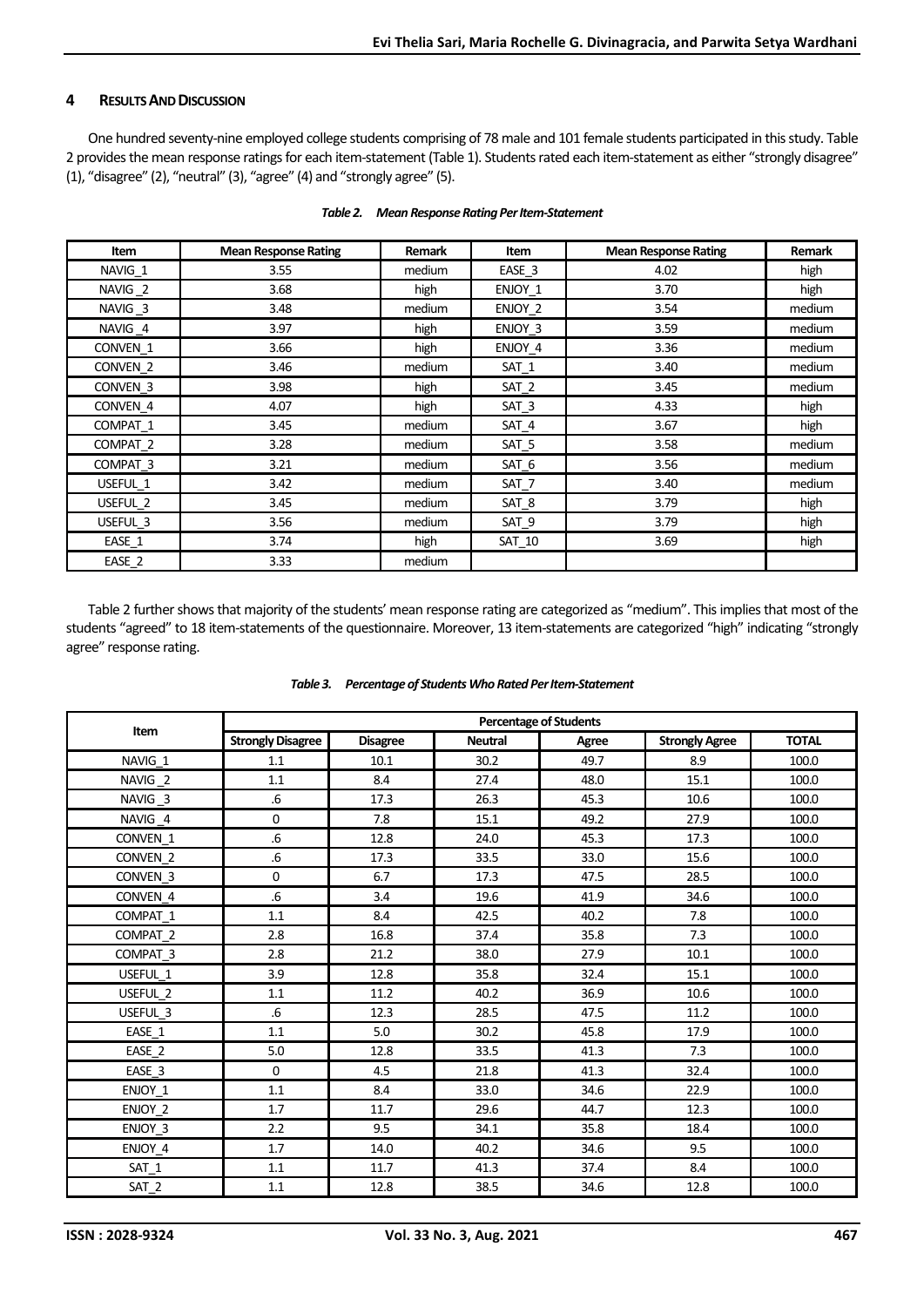| $SAT_3$ | 1.1 | 2.8  | 11.7 | 30.7 | 53.6 | 100.0 |
|---------|-----|------|------|------|------|-------|
| $SAT_4$ | 2.2 | 11.2 | 27.9 | 34.6 | 24.0 | 100.0 |
| $SAT_5$ | 1.1 | 12.8 | 28.5 | 41.9 | 15.6 | 100.0 |
| SAT_6   | 1.1 | 14.0 | 27.9 | 41.9 | 15.1 | 100.0 |
| $SAT_7$ | 2.2 | 16.8 | 34.1 | 32.4 | 14.5 | 100.0 |
| $SAT_8$ | 1.7 | 7.8  | 24.6 | 41.3 | 24.6 | 100.0 |
| SAT_9   | .6  | 7.3  | 27.9 | 40.8 | 23.5 | 100.0 |
| SAT_10  | .b  | 9.5  | 33.0 | 34.6 | 22.3 | 100.0 |

Table 3 shows the percentage of students who rated per item-statement. To cite, 1.1 % of 179 students "strongly disagreed" for itemstatement coded "EASE\_1". The item-statement coded "COMPAT\_3" shows 21.2% of the students "disagreed". Most of the students (42.5%) rated "neutral" to "COMPAT\_1". The item-statement coded "NAVIG\_1" was rated "agree" by 49.7% of 179 students. Moreover, item-statement coded "SAT\_3" was rated "strongly agree" by 53.6% of the students. Validity and reliability tests were conducted to ensure the eligibility of all statement-items used in the study. Table 4 indicates that all item-statements are valid for further analysis. Reliability statistics shows all 31 item-statements are reliable with a Cronbach Alpha value of 0.952 (Table 5).

#### *Table 4. Validity Test*

| Item                | <b>Pearson Correlation</b> | Item    | <b>Pearson Correlation</b> |
|---------------------|----------------------------|---------|----------------------------|
| NAVIG 1             | $.625***$                  | EASE 3  | $.508**$                   |
| NAVIG_2             | $.618**$                   | ENJOY 1 | $.709**$                   |
| NAVIG_3             | $.687**$                   | ENJOY_2 | $.697**$                   |
| NAVIG_4             | $.434***$                  | ENJOY_3 | $.691**$                   |
| CONVEN 1            | $.671***$                  | ENJOY 4 | $.685**$                   |
| CONVEN 2            | $.785***$                  | $SAT_1$ | $.701**$                   |
| CONVEN 3            | $.617**$                   | $SAT_2$ | $.706**$                   |
| CONVEN 4            | .499**                     | $SAT_3$ | $.471***$                  |
| COMPAT_1            | $.711***$                  | $SAT_4$ | $.581**$                   |
| COMPAT_2            | $.711***$                  | $SAT_5$ | $.688^{**}$                |
| COMPAT <sub>3</sub> | $.723**$                   | SAT_6   | $.577***$                  |
| USEFUL 1            | $.706**$                   | $SAT_7$ | $.785***$                  |
| USEFUL 2            | $.609**$                   | SAT_8   | $.684**$                   |
| USEFUL 3            | $.654**$                   | SAT_9   | $.556**$                   |
| EASE_1              | $.390**$                   | SAT_10  | $.637**$                   |
| EASE_2              | $.673**$                   |         |                            |

*\*\* Correlation is significant at the 0.01 level(2-tailed)*

#### *Table 5. Reliability Test*

| <b>Case Processing Abstract</b> |                               |     |       |                  |                                                     |            |  |  |  |
|---------------------------------|-------------------------------|-----|-------|------------------|-----------------------------------------------------|------------|--|--|--|
|                                 | <b>Reliability Statistics</b> |     |       |                  |                                                     |            |  |  |  |
| %<br>N                          |                               |     |       | Cronbach's Alpha | <b>Cronbach's Alpha Based on Standardized Items</b> | N of Items |  |  |  |
|                                 | Valid                         | 179 | 100.0 | .952             | .952                                                | 31         |  |  |  |
| Cases                           | Excluded                      |     | 0.0   |                  |                                                     |            |  |  |  |
|                                 | Total                         | 179 | 100.0 |                  |                                                     |            |  |  |  |

Table 6 shows that all independent variables, "enjoyment," "navigation, " "ease of use, " "usefulness, " "convenience, " and "compatibility" contributed to the satisfaction level of the students in the use of e-learning for entrepreneurial projects. The adjusted R Square value of 0.669 means that a student's satisfaction in using e-learning during the conduct of entrepreneurial projects can be explained 66.9% by those six independent variables; while 33.1% is explained by other variables not studied in this research.

#### *Table 6. Coefficient of Determination (R<sup>2</sup> )*

| <b>Model</b> |                         | $\sim$<br>square | Sauare<br>---<br>- 16<br>-10 | . Error of the Estimate<br>Std | rbin-Watson<br>Dur |
|--------------|-------------------------|------------------|------------------------------|--------------------------------|--------------------|
|              | .825 <sup>5</sup><br>__ | .680             | .669                         | .746<br>∽<br>                  | 1.482              |

*a. Predictors: (Constant), ENJOYMENT, NAVIGATION, EASE, USEFULNESS, CONVENIENCE, COMPATIBILITY b. Dependent Variable: SATISFACTION*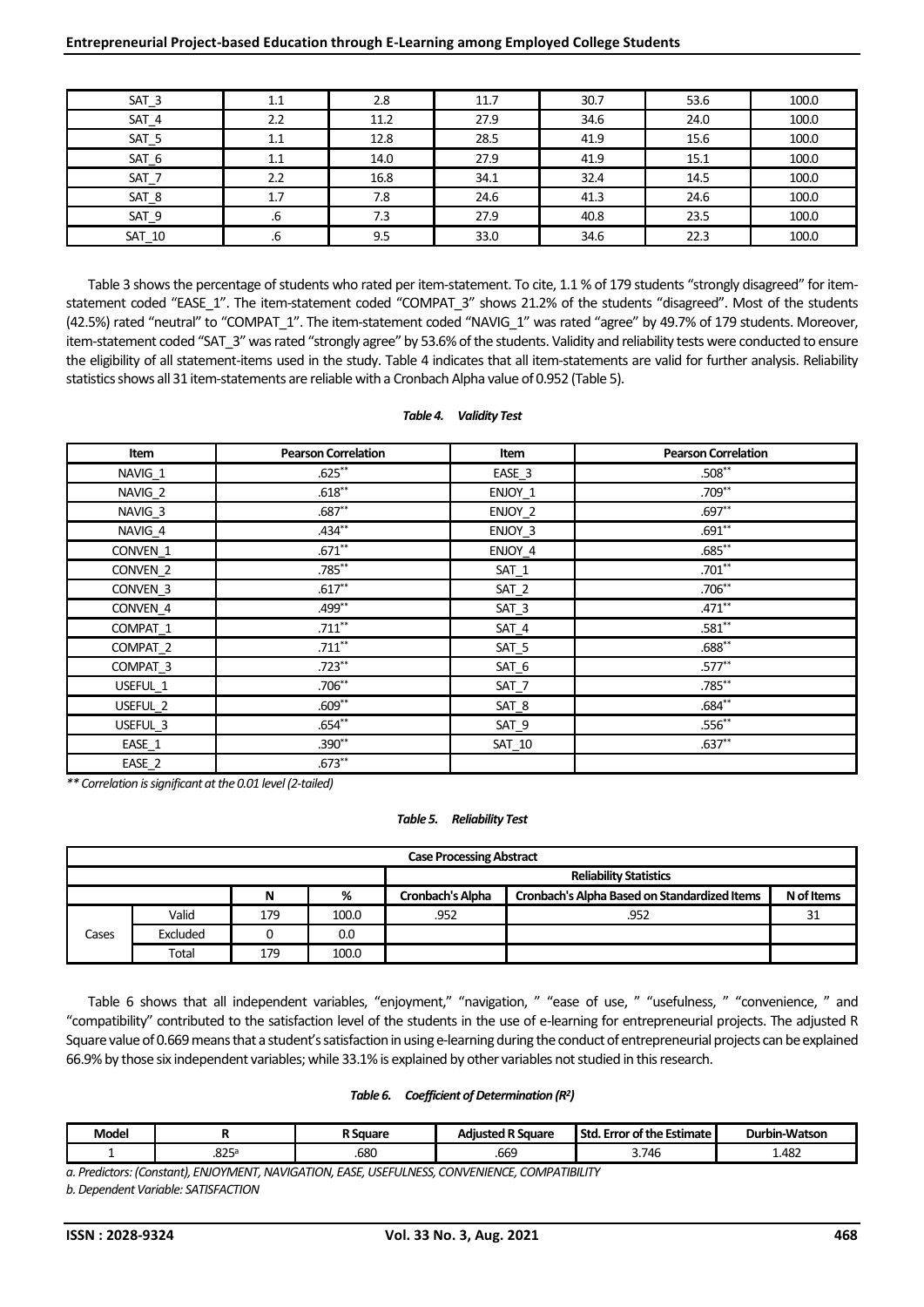#### *Table 7. ANOVA-F Test*

| <b>Model</b> |            | <b>Sum of Squares</b> | aı  | <b>Mean Square</b> |        | Sig.              |
|--------------|------------|-----------------------|-----|--------------------|--------|-------------------|
|              | Regression | 5135.469              |     | 855.912            | 60.982 | .000 <sup>b</sup> |
|              | Residual   | 2414.084              | 172 | 14.035             |        |                   |
|              | Total      | 7549.553              | 178 |                    |        |                   |

*a. Dependent Variable: SATISFACTION*

*b. Predictors: (Constant), ENJOYMENT, NAVIGATION, EASE, USEFULNESS, CONVENIENCE, COMPATIBILITY*

Table 7 indicates that perceived navigation, perceived convenience, perceived compatibility, perceived usefulness, perceived ease of use, and perceived enjoyment simultaneously influence the satisfaction of e-learning usage for entrepreneurial projects. Table 8 shows that there is no item with collinearity because the tolerance value is more than 0.10 and the VIF values are not more than 10.

*Table 8. t-Test*

## **Model Unstandardized Coefficients Standardized Coefficients t Sig. Collinearity Statistics B Std. Error Beta TOLE 1 Tolerance VIF** (Constant) 4.600 1.859 2.474 .014 000 .493 .557 .152 .224 .152 .000 .493 .224 .152 .000 2.312 **ASSEMENCE 1.44 .147 .147 .064 .064 .329 .329 .432** .312 COMPATIBILITY | .516 .192 | .192 .186 .195 | .008 | .391 | 2.560 USEFULNESS | .679 | .193 | .233 | 3.514 .001 | .424 | 2.357 1.800 .555 .555 .108 .108 .063 .555 .555 .5800 .555 .550 .555 ENJOYMENT | .391 | .149 | .186 | 2.629 | .009 | .372 | 2.689

*Dependent Variable: SATISFACTION*

Further, the table indicates how each independent variable partially influences the dependent variable. Standardized beta coefficients show that the perceived usefulness of e-learning (Std B = 2.33) provided the greatest contribution to the satisfaction. The highly significant independent variable is "perceived navigation" (Sig = 0.000). "Perceived usefulness" is also a highly significant independent variable at Sig = 0.001. These implied that e-learning navigation is common to millennials and gen-Z as they are accustomed to various web-based applications which may be more complicated than e-learning platforms. The students perceive that e-learning navigation is easy but if they feel that e-learning is useless to their learning process, dissatisfaction results. Convenience is perceived to be not significant in the conduct of their entrepreneurial project. Face-to-face communication and discussion with their teammates are necessary instead of the "clicking activities" of the e-learning platform. The students' real and practical experience results to a more effective entrepreneurship education [9]. E-learning is also about how the students tailored to the training and collaborated digitally [4].Other study found that the actual experience maximizes the students' entrepreneurship learning and improves the understanding of entrepreneurship [10]. Thus, "perceived convenience" variable may not significantly influence "satisfaction" because these students have practical applications and experiences in their workplaces.

Every platform used in teaching should highlight its usefulness, not only for students but also for the lecturers or instructors. A study concluded that consistency of the e-learning system used in higher education institutions is important especially in the area of its flexibility, interactivity, cooperation and motivation [11].The respondents used in this study perceived that compatibility to their ways to learn and the method they can adjust to significantly influence their satisfaction. Their situation as employed college students and the need to communicate and interact with peers or lecturers contribute to the variable, "perceived compatibility" being significant to their satisfaction in the conduct of their entrepreneurial project. The platform used by these students is compatible with their daily activities. On the other hand, the Gen-Z students are literate in using phone applications when they have to discuss with peers without face-to-face meeting. It saves time, energy, and money as well.

The variable "perceived usefulness", is also significant to their satisfaction because during the semester, they can learn the theoretical concepts of the course in more effective ways and control their learning by themselves. As employed college students, they work most of the day regardless of job position. During their break or after-working hours, they can access the e-learning modules for information updates and materials from lecturers. It becomes easier and faster to contact and coordinate with their teammates using chat or group chat applications which are commonly used and installed in the mobile smartphones.

Entrepreneurial education is identical with real experiences which are related to the personal behavior and attitude. Theoretically, it is not compatible with conventional ways of teaching. The students of this study perceived e-learning methods as easy to use yet, not significant to their satisfaction in doing entrepreneurial projects. As full-time employed college students, they have sufficient experience in doing jobs, making decision, networking, skills, among others, entrepreneurial competencies [12]. These students may have high network literacy on the use any online application and internet, making it easy for them to use e-learning on their mobile smartphones. The challenge